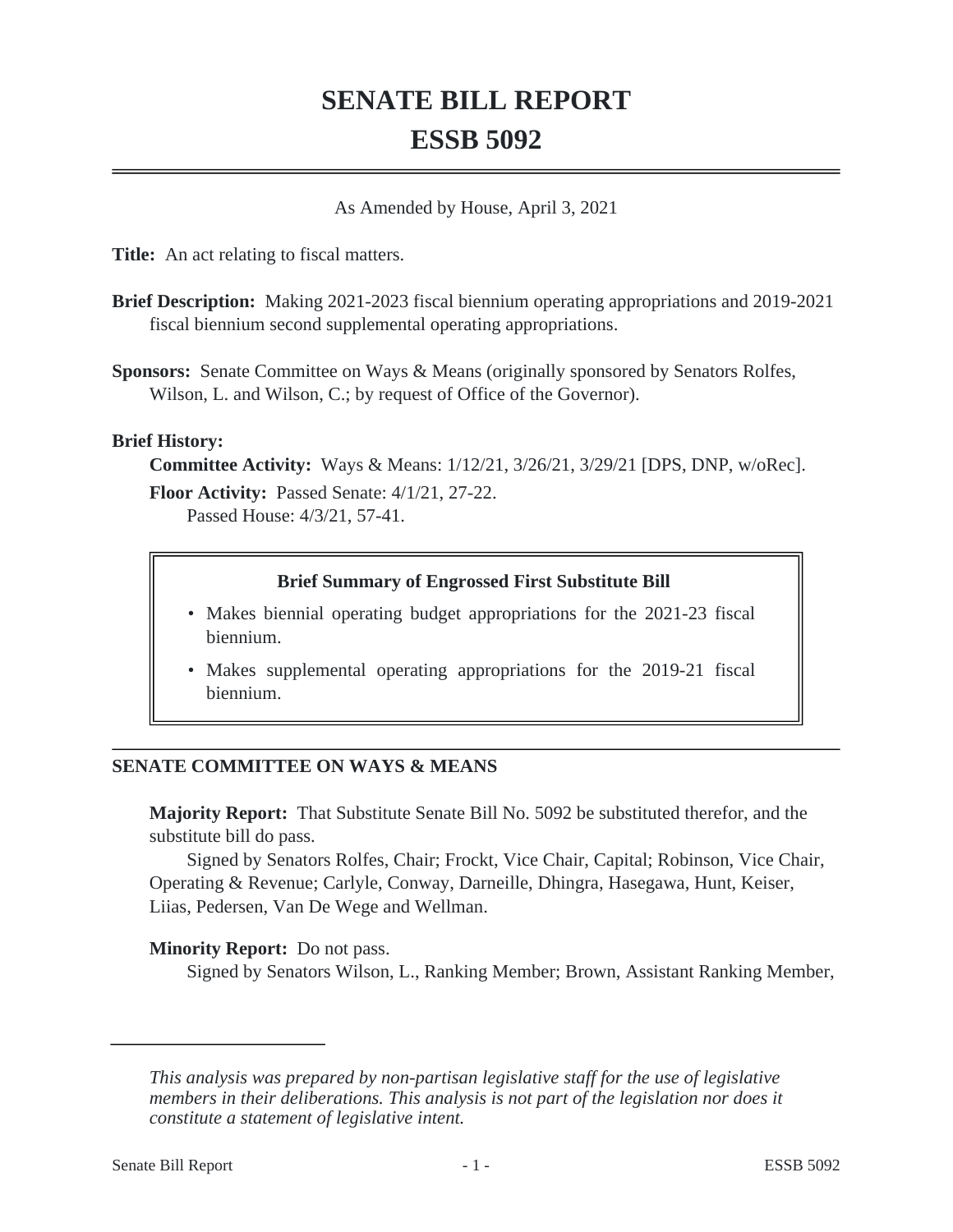Operating; Honeyford, Assistant Ranking Member, Capital; Schoesler, Assistant Ranking Member, Capital; Braun, Gildon, Muzzall, Rivers, Wagoner and Warnick.

**Minority Report:** That it be referred without recommendation. Signed by Senator Mullet.

**Staff:** Julie Murray (786-7711)

**Background:** The operating expenses of state government and its agencies and programs are funded on a biennial basis by an omnibus operating budget adopted by the Legislature in odd-numbered years. State operating expenses are paid from the state general fund and from various dedicated funds and accounts.

**Summary of Engrossed First Substitute Bill:** Biennial appropriations for the 2021-23 fiscal biennium for the various agencies and programs of the state are enacted, including appropriations for general government agencies, human services programs, natural resources agencies, and educational institutions. Budget summary materials can be found in the SCS tab in the committee materials for the public hearing.

Supplemental operating appropriations are made for the 2019-2021 fiscal biennium.

Various revisions are made to appropriations. Summary materials can be found at <http://leap.leg.wa.gov/leap/budget/detail/2021/so2021Supp.asp>for the supplemental budget, and at <http://leap.leg.wa.gov/leap/budget/detail/2021/so2123Bien.asp>for the biennial budget.

**Appropriation:** The bill contains appropriations from various accounts.

**Fiscal Note:** Not requested.

**Creates Committee/Commission/Task Force that includes Legislative members:** No.

**Effective Date:** The bill contains an emergency clause and takes effect immediately.

**Staff Summary of Public Testimony on Proposed Substitute:** *The committee recommended a different version of the bill than what was heard.* Please refer to the March 26, 2021 recording of the public hearing on the Senate WM Committee Schedules, Agendas & Documents website at https://app.leg.wa.gov/committeeschedules/#//WM/.

Persons Testifying: K-12 Public Schools. PRO: Katherine Mahoney, Office of the Superintendent of Public Instruction; Tom Merlino, Education Service District 112; Jeff Snell, Camas School District; Lorrell Noahr, Washington Education Association; Amy Brackenbury, Washington School Counselors Association; Rick Chisa, Public School Employees of Washington; Dan Steele, WA Assn of School Administrators; Marissa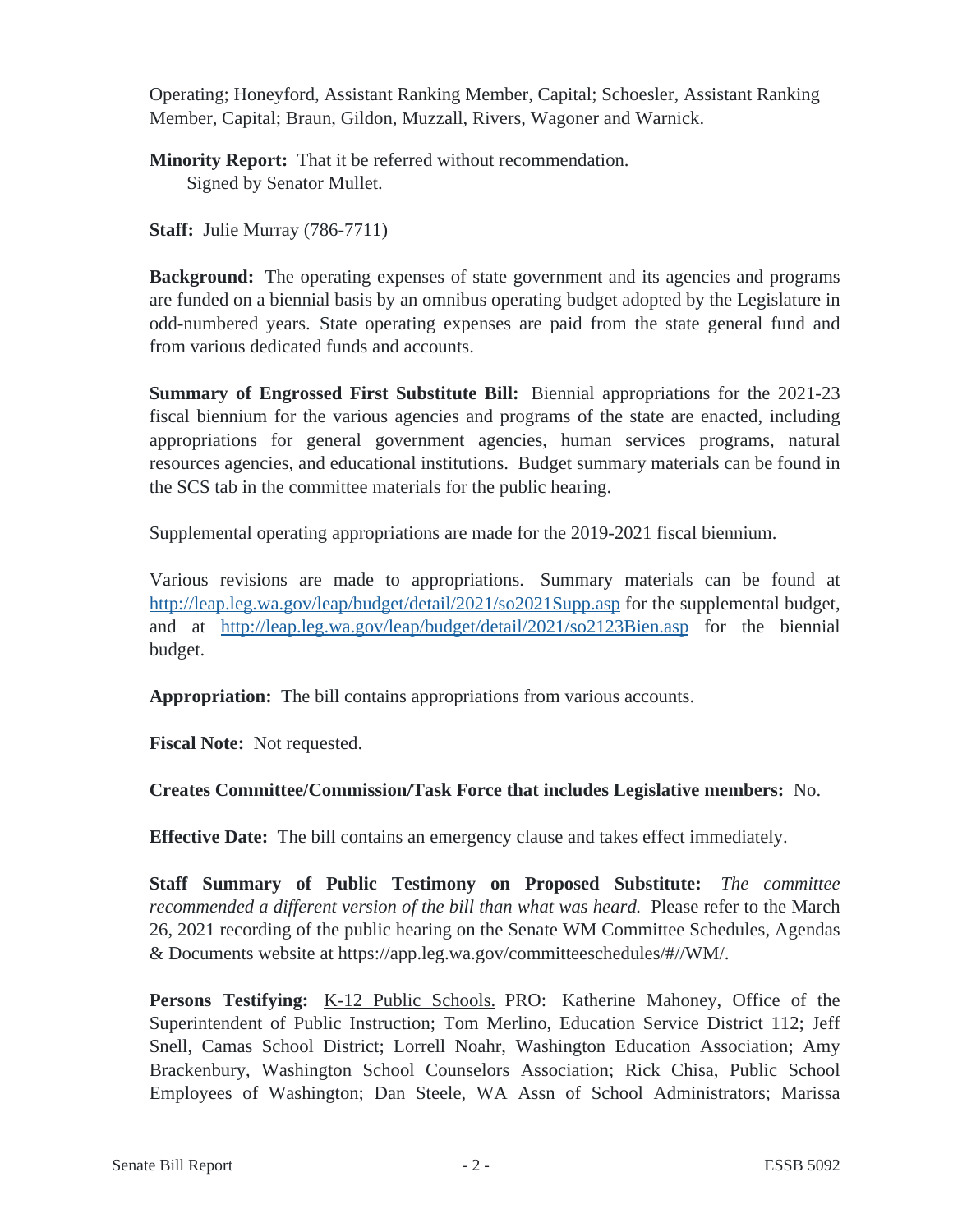Rathbone, Washington State School Directors' Association; Janice Kutzera, Washington State PTA; Dawn Rains, Treehouse; Chase Buffington, Washington Outdoor School Consortium, Outdoor School for All; Jim Smith; Rohinee Mattikalli, Washington TSA; Thalisa Saldivar, Washington TSA; Mario Trujillo, Washington TSA; Brayden Brackett, Washington TSA; Thea Smith, Washington TSA; Prewston Dwoskin.

CON: Lis Pray, School Nurse Organization of Washington.

OTHER: Lance Morehouse, Sherwood Community Services; Katara Jordan, Building Changes; Megan Harney, Midas Eduation; Patrick Leonard, Midas Eduation; David Beard, School's Out Washington; Virginia Barry, Stand for Children; Tim Knue, Washington Association for Career and Technical Education; Lynette Brower, WA State Skills Center Association; Mike Oechsner, Washington FBLA/FCCLA; Kia Franklin, Stand for Children.

Higher Education. PRO: Jacob Vigdor, University of Washington; Bill Lyne, United Faculty of Washington State; Chris Mulick, Washington State University; Becca Kenna-Schenk, Western Washington University; Joe Dacca, University of Washington; Jeremy Mohn, The Evergreen State College; Steve DuPont, Central Washington University; Cherie Berthon, State Board for Community and Technical Colleges; Bob Mohrbacher, Centralia College; Sheila Edwards Lange, Seattle Central College; Carolyn Brotherton, AFT Washington; David Buri, Eastern Washington University.

OTHER: Lizbeth Rivera, Communities for Our Colleges; Nyla Coleman, Communities for Our Colleges; Jessica Monger, Washington State Opportunity Scholarship.

Early Learning. PRO: Angela Griffin, Launch; Emily Murphy, Children's Alliance, Early Learning Action Alliance; Erin Haick, SEIU 925; Carrie Glover, WithinReach; Sandra Nelson, Primm ABC Child Care Center; Nicole Sohn, WCCA Journey Discovery Center.

Employee Compensation. PRO: Seamus Petrie, Washington Public Employees Association.

OTHER: Sandra Toussaint, AFSCME Council 28/WFSE.

Health Care and Public Health. PRO: Leslie Emerick, Home Care Association of WA; Demas Nesterenko, SEIU775; Paul Ramsey, UW Medicine; Rogelio Riojas, UW Medical Center Board; Alan Burke, WSSRA; Susan Carter, Hopelink; Jim Freeburg, Coalition of Patient Advocacy Groups; Seth Greiner, National Multiple Sclerosis Society; Melissa Johnson, Washington Dental Hygienists' Association; Jaime Bodden, WSALPHO; Lisa Humes-Schulz, Planned Parenthood Votes Northwest & Hawaii; Lili Navarrete, Raiz at Planned Parenthood of Greater Washington and North Idaho; Tsering Llewa, WA Chapter of the American Academy of Pediatrics; Sam Hatzenbeler, Economic Opportunity Institute; Francie Chalmers, Skagit Pediatrics, WA Chapter of the American Academy of Pediatrics,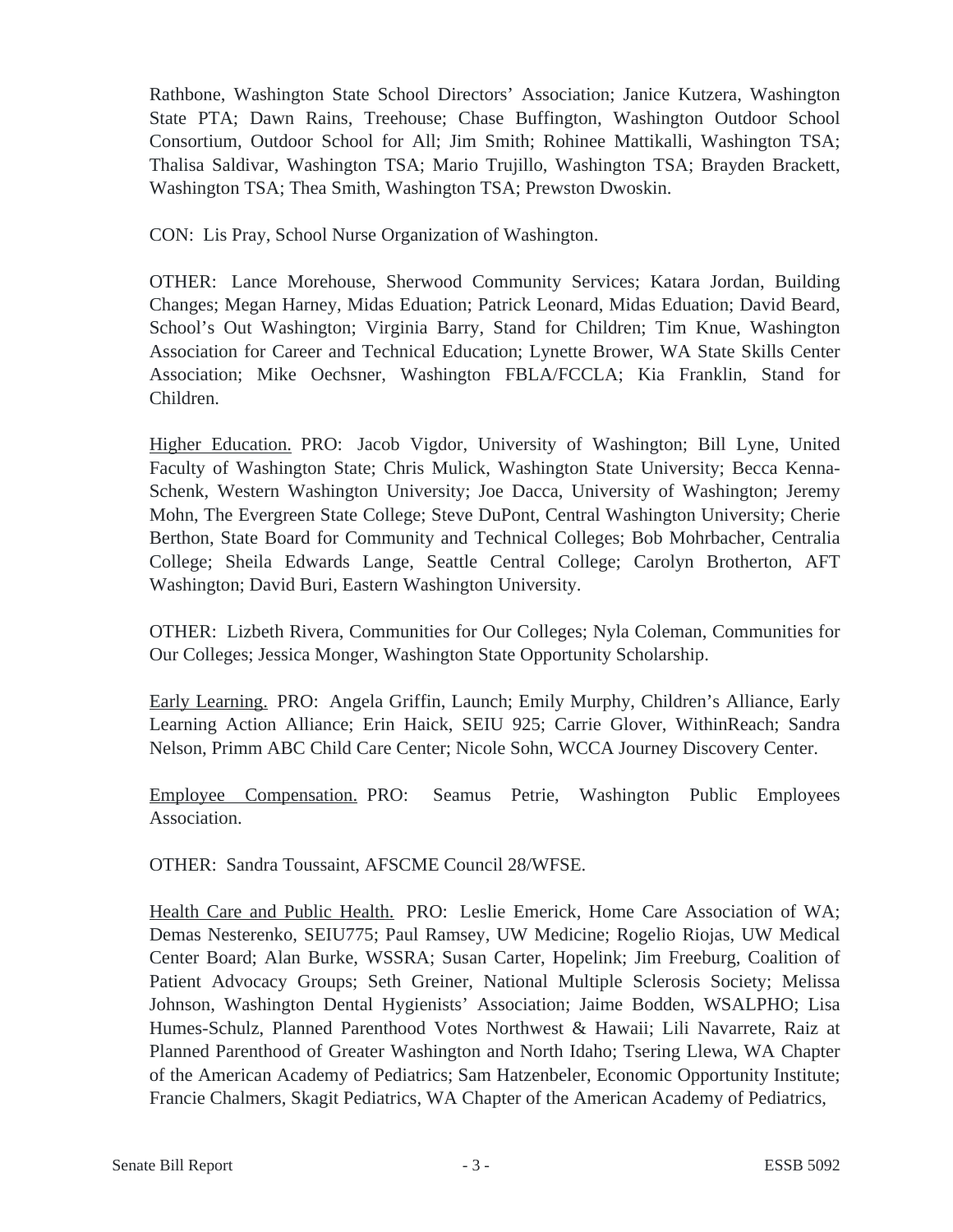CON: Trent House, Washington State Dental Association.

OTHER: Amy Brackenbury, Public Health Roundtable; Sandra Hurd, Avamere; Shelly Hughes, North Cascades Health and Rehabilitation Center; Martlita Basada, Wesley; Jeff Gombosky, WHCA; Tammi Elswick, Heritage House Morton; Scott Sigmon, LeadingAge Washington; Carino Barragan Talancon, WA Immigrant Solidarity Network; Michael Byun, Asian Counseling and Referral Service; Dr. Jasmin Zavala, SeaMar Community Health Centers; Edith Baltazar, WAISN member.

Mental Health. PRO: Bridget Cannon, Volunteers of America of Eastern Washington and Northern Idaho; Brad Banks, Behavioral Health Administrative Services Organizations.

OTHER: Kate Baber, Downtown Emergency Service Center; Bob Cooper, National Association of Social Workers, Washington Chapter; Melanie Smith, NAMI Washington; Darya Farivar, Disability Rights Washington; Seven Williams, former inmate and Trueblood class member;

Human Services. PRO: Jill May, Washington Association for Children and Families; Diana Stadden, The Arc of Washington State; Lianna Kressin, Statewide Poverty Action Network; Mary Ann Woodruff, Pediatrics Northwest; Derek Young, Pierce County Council; Christina Wong, Northwest Harvest; Brad Banks, Home Care Coalition; Trudi Inslee; Ivanova Smith, Self Advocates in Leadership; Karen Williams, Community Employment Alliance/Trillium; Paul Quinonez Figueroa, Working Washington; Aaron Czyzewski, Food Lifeline; Jeremy Norden-Paul, Washington State Developmental Disabilities Council.

CON: Mark von Walter, Action DD, advocate for son at Rainier RHC.

OTHER: Jim Theofelis, A Way Home Washington; Laurie Lippold, Partners for Our Children; Adrienne Stuart, Washington State Developmental Disabilities Council; Michele Thomas, Washington Low Income Housing Alliance; Mary Fischer, Institute for Family Development; Melissa Zielstorf; Claire Lane, Anti-Hunger & Nutrition Coalition; Gina Wassemiler, FIRST Clinic; Taila AyAy, FIRST Clinic; Neil Weiss, FIRST Clinic; Elizabeth Trautman, The Mockingbird Society; Debbie Thiele, CSH; Shrounda Selivanoff, Childrens Home Society; Robin Oldenburg; Teresa Dillard, Catholic Community Services; Jeff DeLuca, Washington State Community Action Partnership; Nick Federici, Washington 211; Tim Sullivan, Washington 211, People for People; Carl Borg, President & CEO, United Way of Kitsap County; Samuel Martin, Washington Coalition of Homeless Youth Advocacy; Amanda DeShazo, Tacoma-Pierce County Affordable Housing Consortium, Jennifer Talbot, Wenatchee Valley Dispute Resolution Center, Resolution Washington

Natural Resources. PRO: Dawn Vyvyan, Yakama Nation, Puyallup Tribe, and Sauk-Suiattle Tribe; Paul Jewell, Washington State Association of Counties; Peter Dykstra, Trout